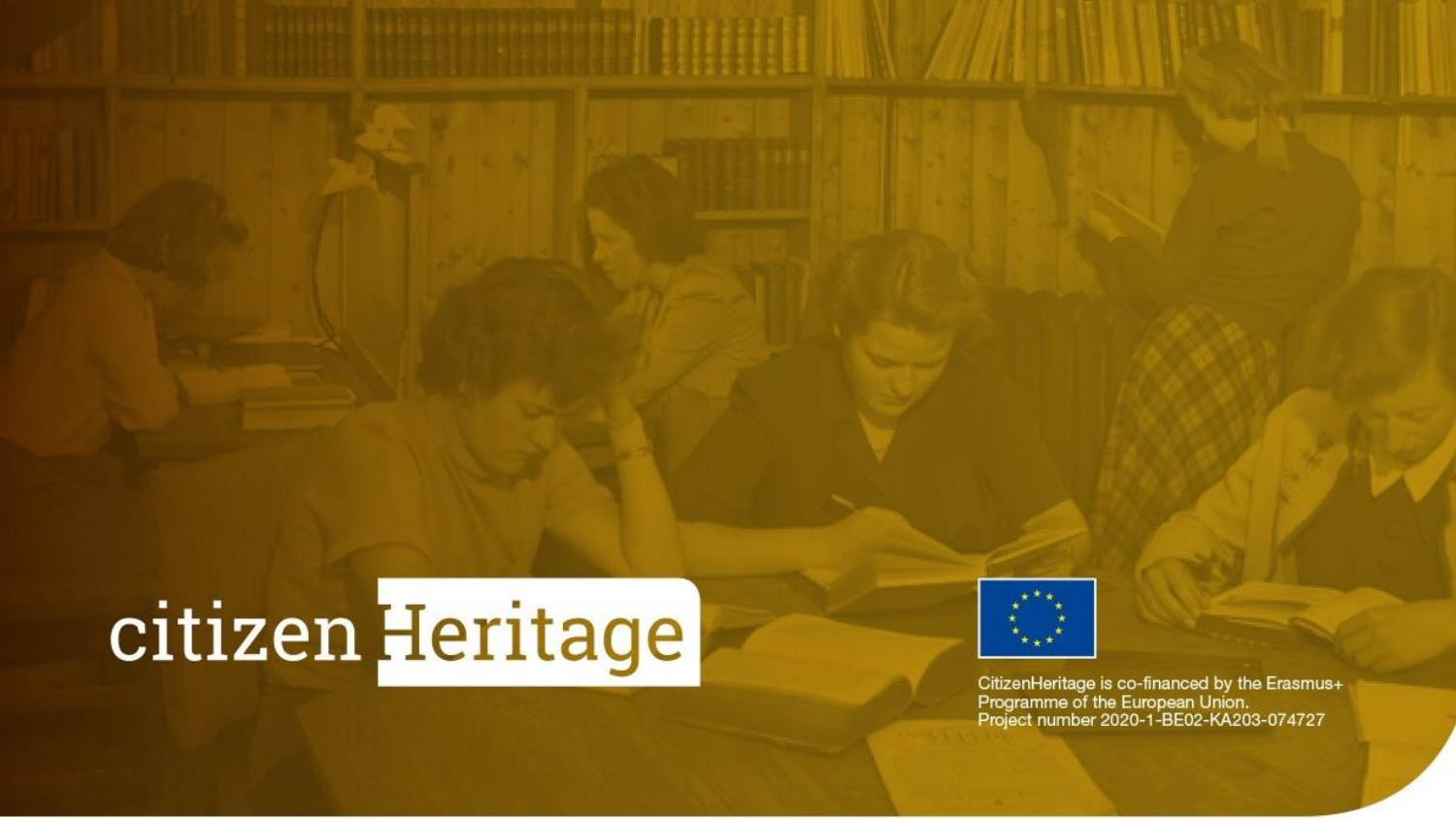# CitizenHeritage

### Citizen Science Practices in Cultural Heritage: towards a Sustainable Model in Higher Education

Prof. Dr. Frederik Truyen, KU Leuven President of Photoconsortium



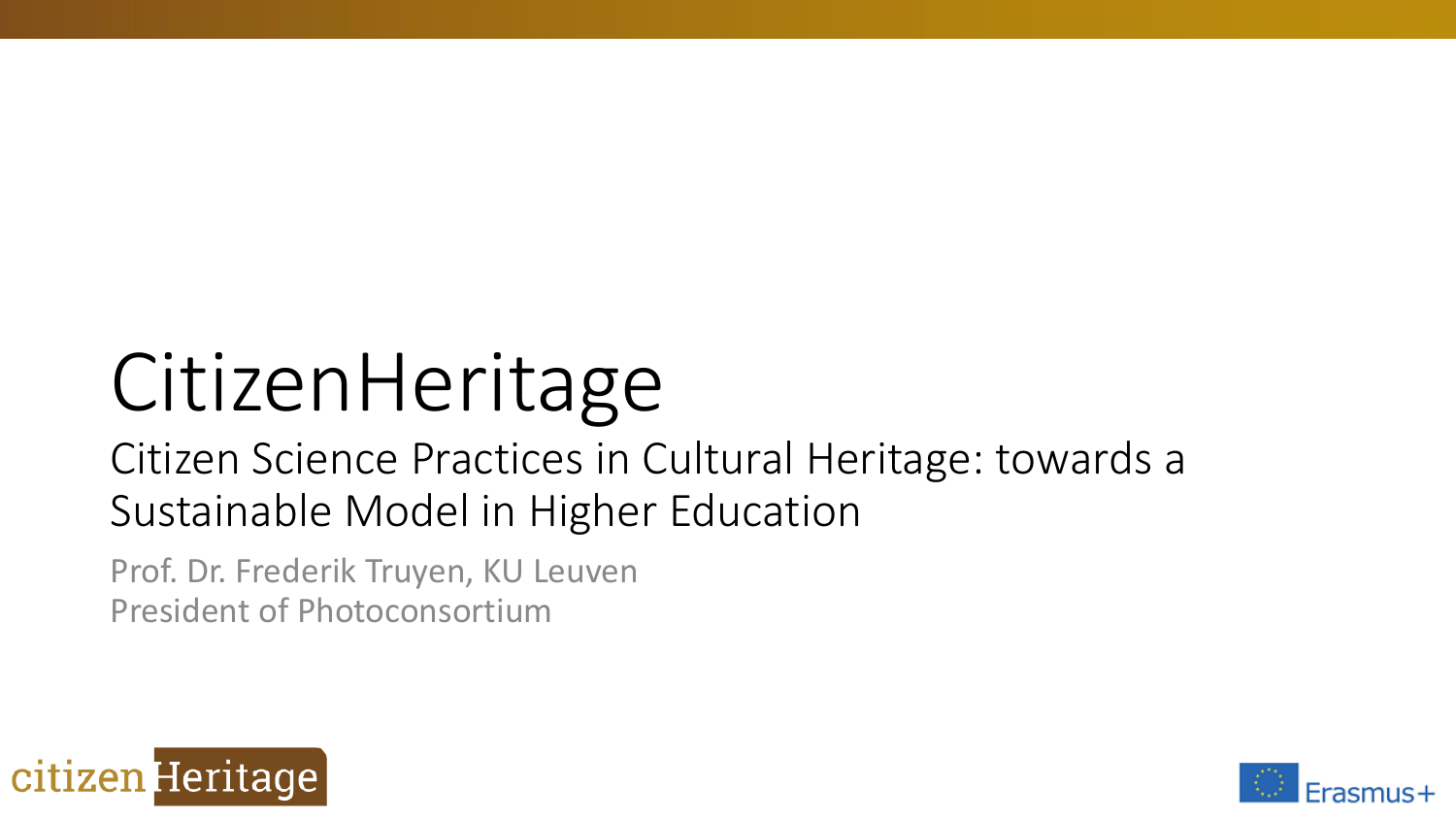

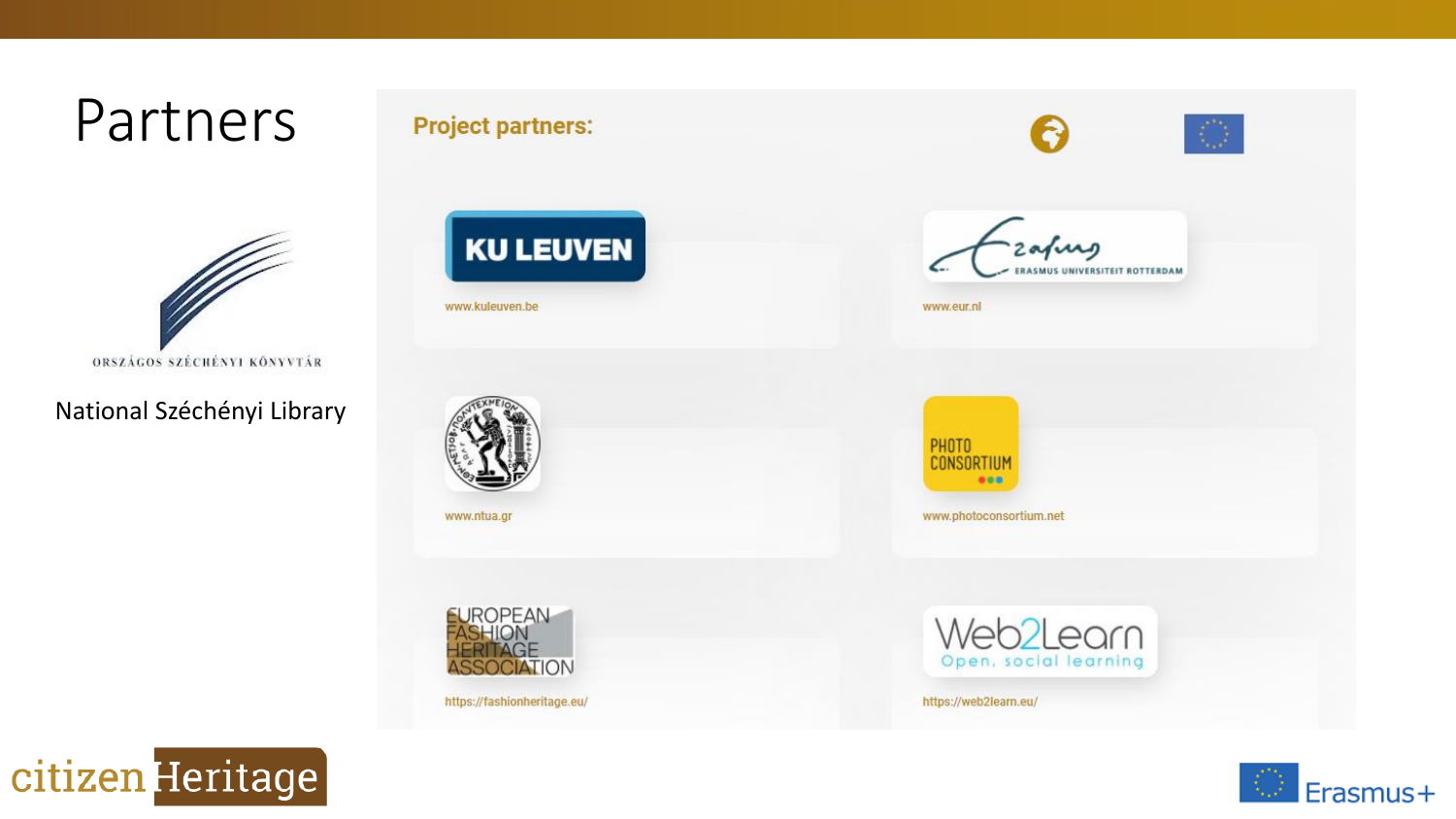Engaging citizens in education and cultural heritage curation

- **An innovative approach: Engaging citizens in education and cultural heritage curation**
- *Cultural Heritage Institutions are constantly looking for new ways to involve citizens in their activities.*

Avicenna Expounding Pharmacy to his Pupils. Welcome collection, CC-BY

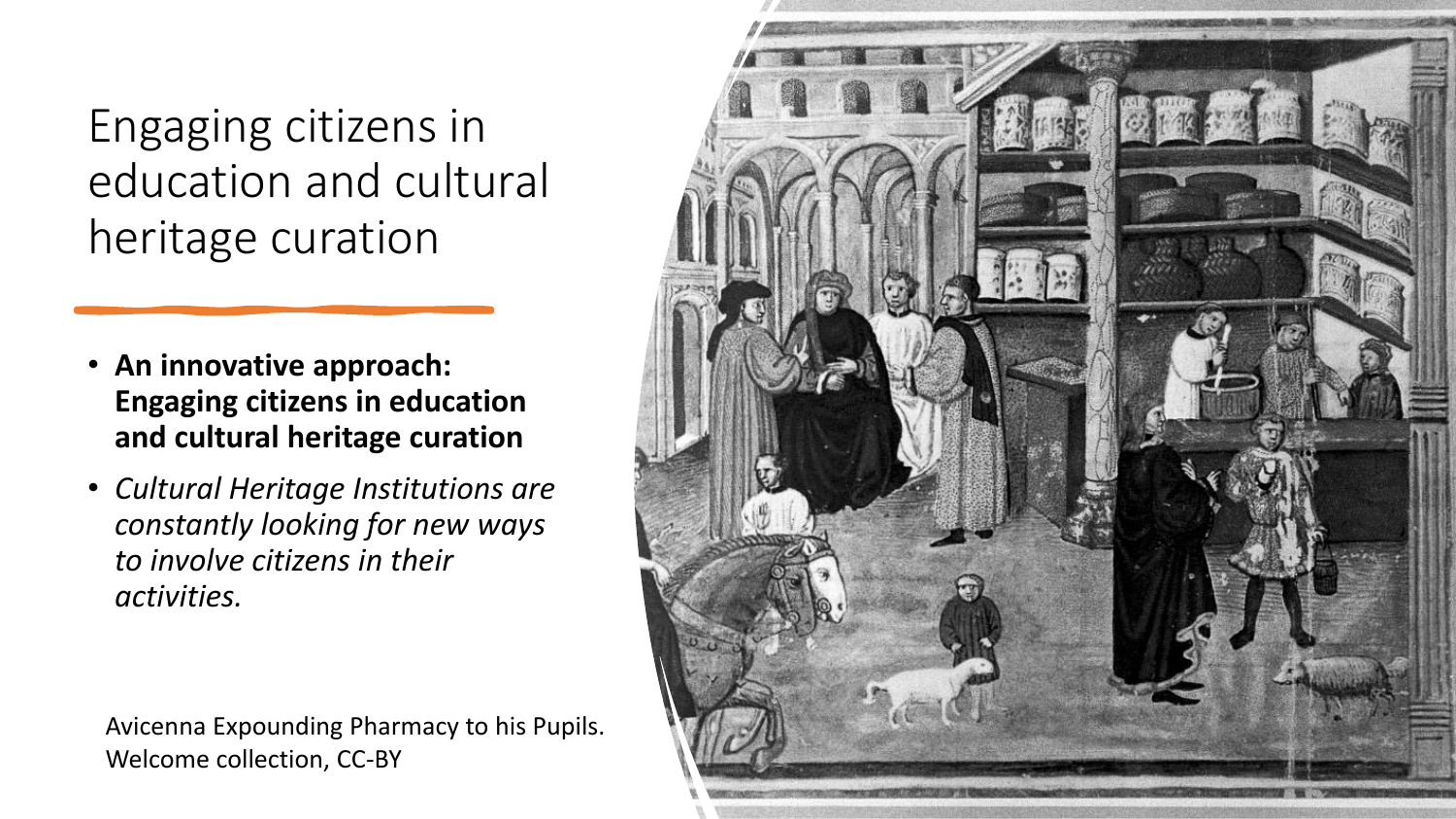## Collaboration with the Cultural Heritage sector

- *The project engages with stakeholders and professionals in the digital cultural heritage domain, establishing collaboration for knowledge sharing and co-curation between academics and stakeholders.*
- *We want to see how:*
	- *Citizen engagement in the Cultural Heritage institutions can link directly into scientific publications*
	- *Higher Education institutions can play a role in supporting Citizen research in Cultural Heritage*



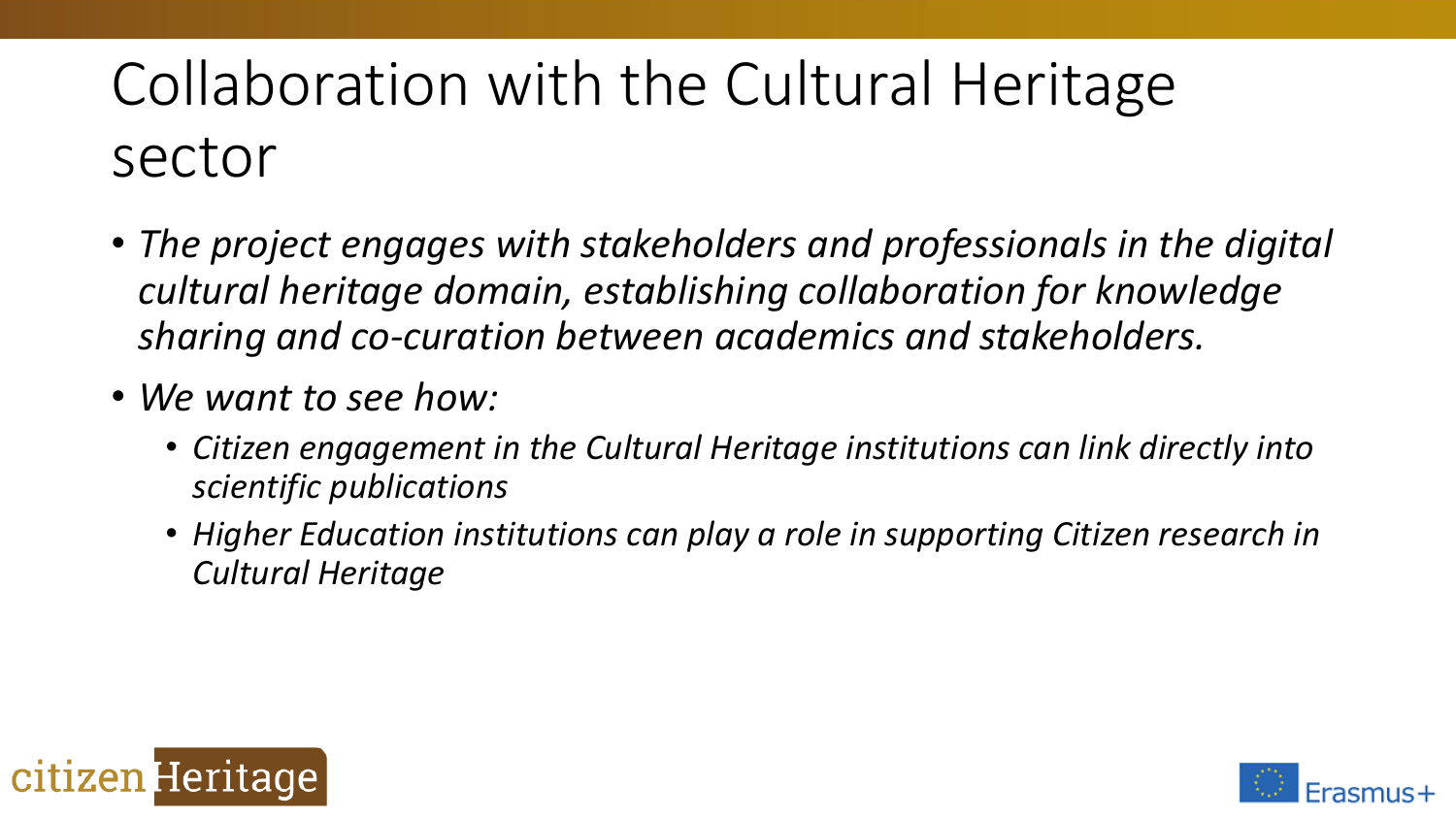## Focus on technological innovation and participation

- *The project aims to test how the latest technological innovations to manage digital cultural heritage can support and enhance Citizen Science participation, both from a pedagogical and heritage perspective.*
- *For this, we use the CrowdHeritage platform on which we already have accrued a lot of experience.*
- *We will investigate what needs to be added to move from crowdsourcing to active citizen science engagement*



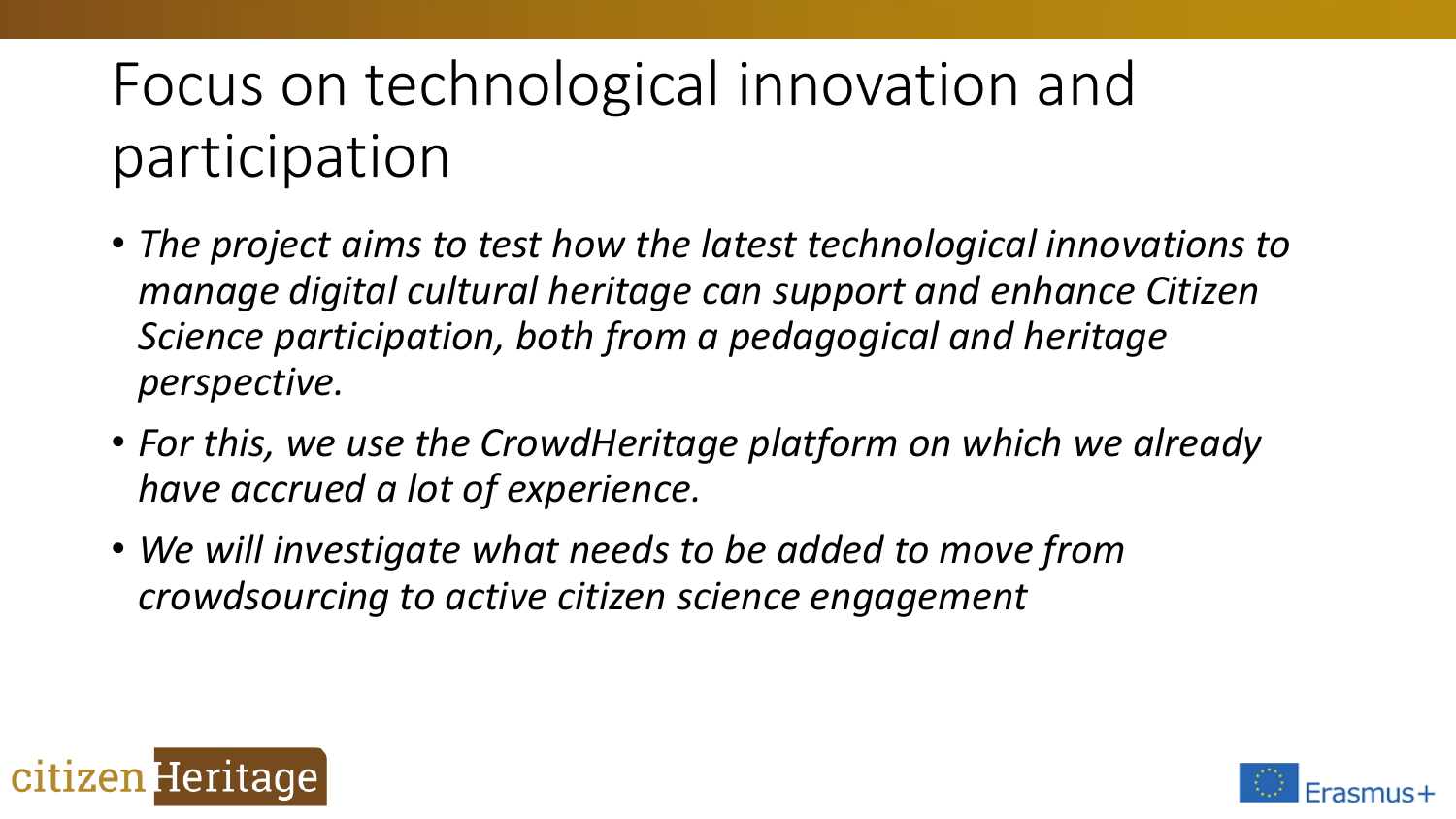



Keep annotating to win your badge!

citizen E

list. Add as many as you like, pinpointing places, people, objects, historic periods, pictorial styles or photographic qualities. With your contribution you're truly making a difference: thanks so much!

#### **START DATE**



#### **CONTRIBUTORS**

PROGRESS

**END DATE** 

 $\Theta$ 

 $0\%$  0/5000

This campaign was devised in the framework of CitizenHeritage, a project co-financed by the Erasmus+ Programme of the European Union, under



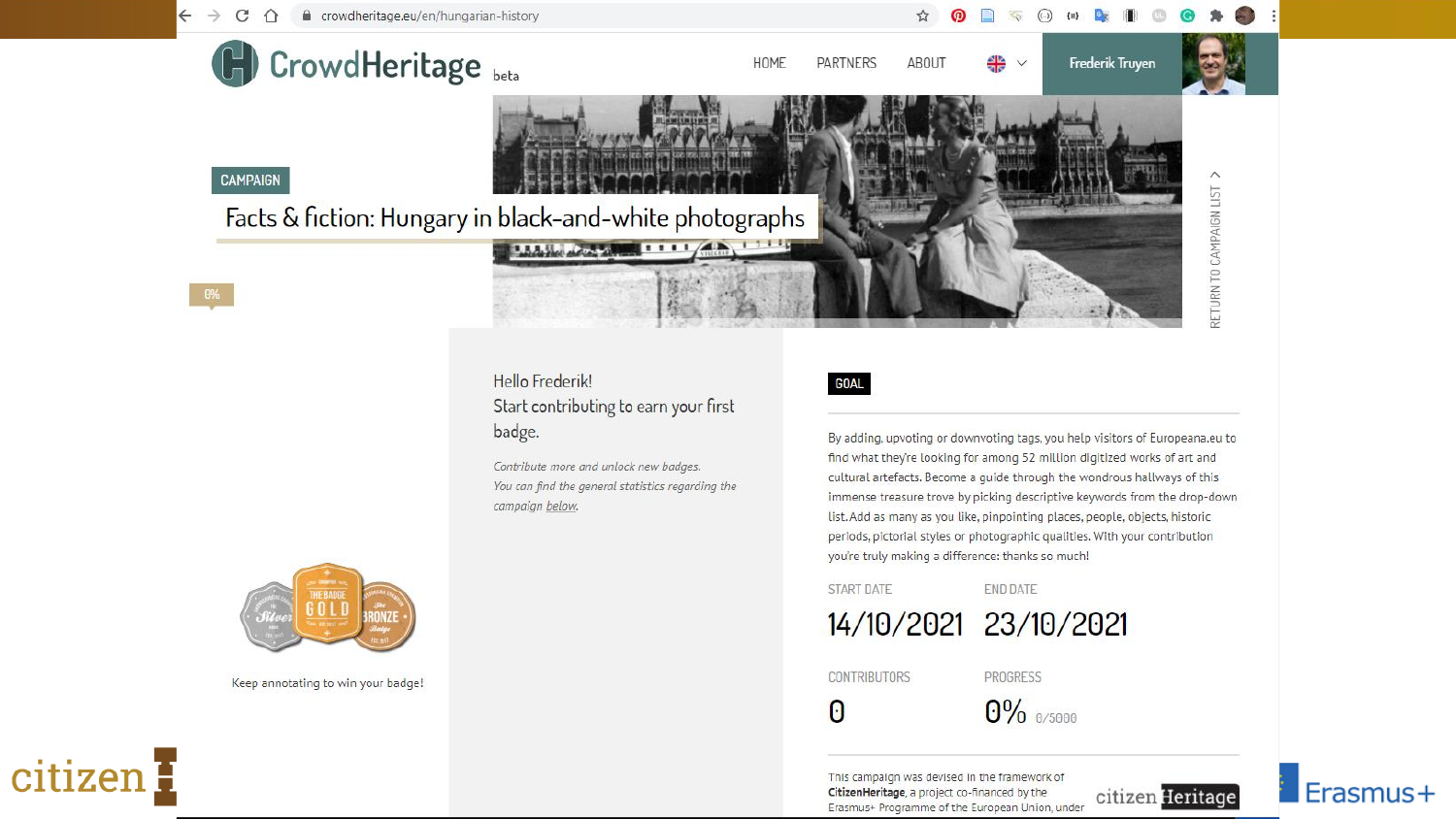### From crowdsourcing to Citizen science

- Take user contributions seriously
- Make these contributions traceable
- Give due credits
- Respect privacy and authorship
- Provide an ethics and deontology framework
- Manage discord, conflict and divergent opinion



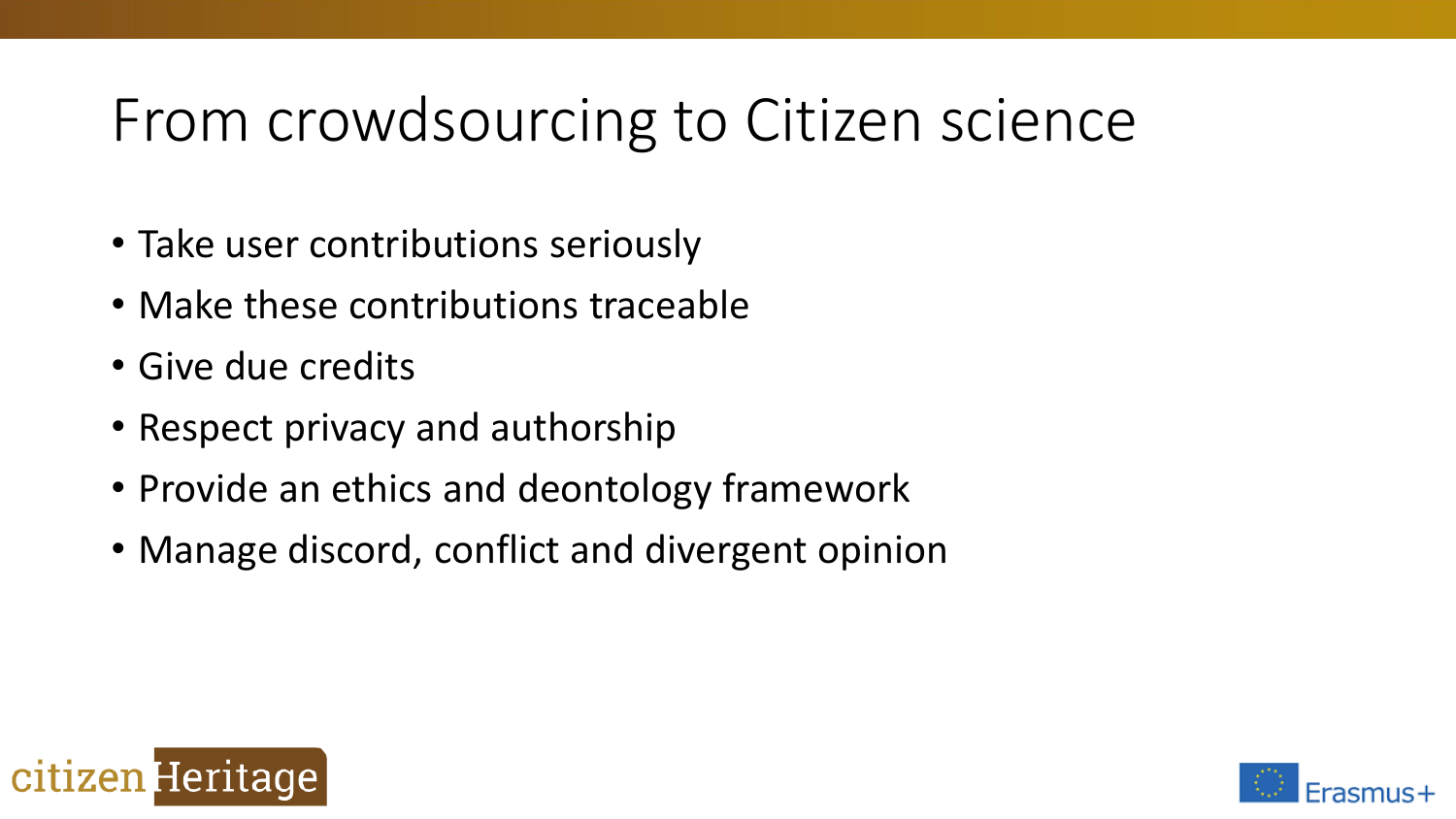## FAIR principles

- Findable
- Accessible
- Interoperable
- Reusable

Image: Garden of John Penn, St James's Park: A charity fair for Charing Cross Hospital. Coloured lithograph by G. Scharf, 1830. Welcome collection, CC-BY



to Che Koyal Pabroucleae. The Kable Dice Patronelaces and The Radica Friends of the CHARING-CROSS HOSFITAL. Thus View of their EANCY FAIR, HELD MAY, 1830, Fir the benefit of that Institution; At the Manson and Grands of John Penn Esq, Spring Gardens, S. James's Park, Is requestively incorded by their obsident Servant. GEORGE SCHARE

Lindon Rollingon of the Backer of Transactions, Datasham Court Road, May 1995.